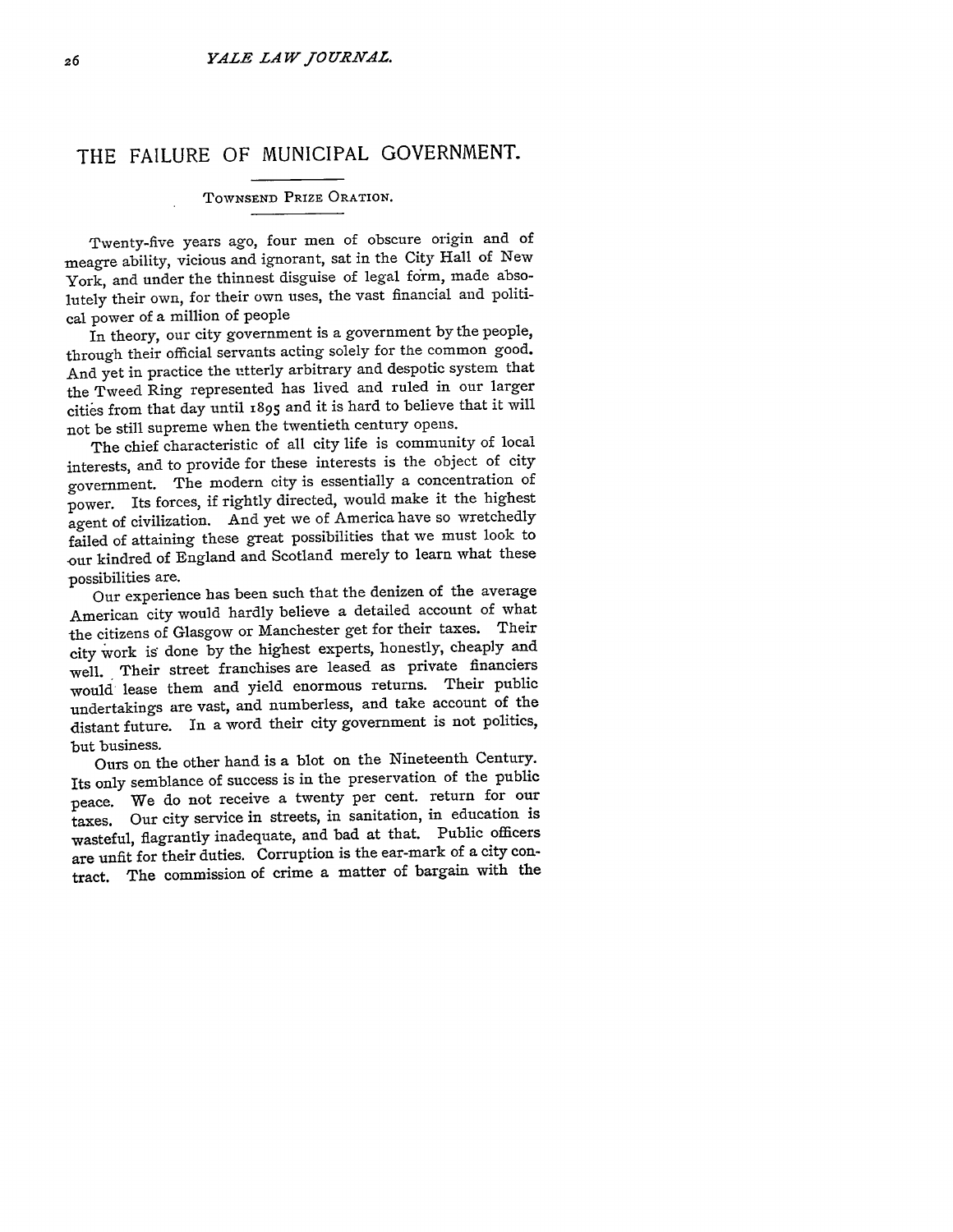police, and provision for a future a thing unknown. It is summed up in that common feeling which regards the agencies of the public as mere private spoils.

During the past thirty years the United States has presented a singularly curious anachronism in the history of government. We have practically reproduced in our city government of to-day the feudal system of the Twelfth Century. This is no metaphor. In the science of politics the feudal noble is accurately represented by the city boss of to-day; his vassals by the "ward heelers," and his serfs by the inhabitants of the city at large. The two systems rest on the same political principle. The distributor of lands has become the distributor of public office, and his "heelers" render him their political services as the vassals of old gave their military support to their lord. With your permission I will endeavor to outline certain peculiar features of our political condition which make this "Boss System" possible and inevitable. First of these is that pet dogma of ours, "manhood suffrage." By what Bryce has called "A sacrifice of common sense to abstract theory," we give to the ignorant and corrupt as much influence on our city affairs as to the most enlightened and patriotic. The balance of political power is thus put up for sale in that particular market where the boss is always the highest bidder.

Second is the fearful complexity of the governmental machinery of our cities, by which the voter is mystified, the issues are confused, and an elaborate arrangement is made for a division and final evasion of all political responsibility.

Third is the corrupt use of the power of the legislature over the city to create special conditions in municipal affairs adapted to the wants of the boss. In the great fights with the Tweed Ring in New York and the Gas Ring in Philadelphia the Legislature proved to be the key of the position.

Fourth is our traditional party feeling which robs the elective franchise of its judicial quality. The boss, who is never really either Republican or Democrat, but merely plain professional, values highly this party sentiment as an enemy of calm judgment.

These are the conditions that make the boss system not only possible, but inevitable. For it must be always remembered that the boss and the heeler are only the products of the forces about them. Remove these conditions and the system itself will die.

What, then, is the fundamental mistake at the bottom of our misgovernment? Manifestly this. We have failed to recognize the inherent difference between the political nature of a city and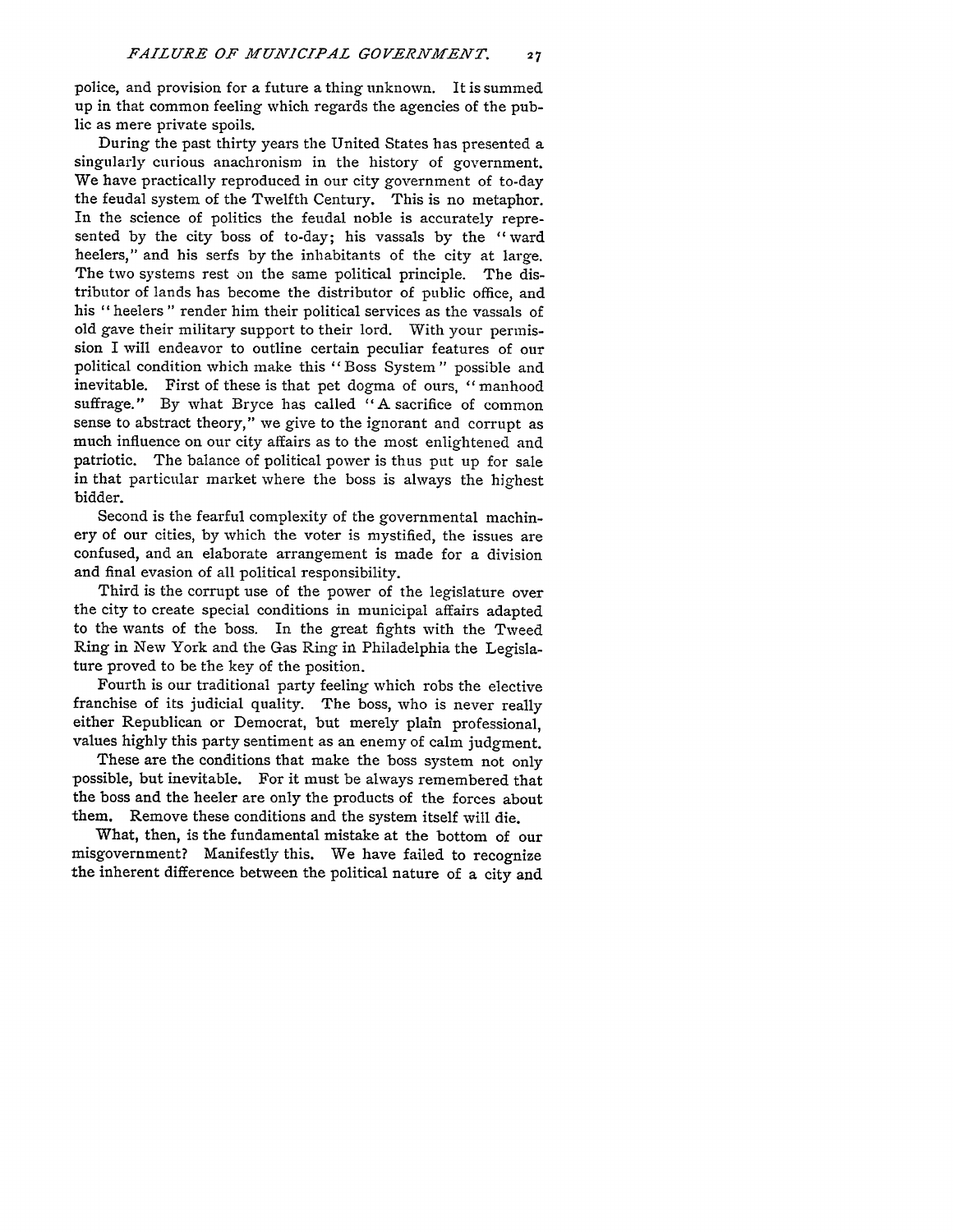that of a State, and we have applied to the city, without regard to their fitness, the principles that have worked so well with the State.

Thus theory demanded that manhood suffrage, as in the Federal system, be also made the basis of city government. Yet the city is primarily a business organization, and the commonest kind of common sense gives to the shareholder in a business concern an influence on its affairs proportioned to the extent of his interest therein. We misapply theory once more in making the forms of our city governments reproductions. Checks and balances may be necessary in Federal politics. Deliberation is there of more importance than swift decision. But the functions of the city relate almost wholly to business, and should follow modern business methods. It is a truism to say that this means the centralization of power in a single hand. How long would a railway survive a management of checks and balances and manhood suffrage? Great Britain has recognized both of these principles. By imposing a very slight tax qualification on voters, the English cities have practically wiped out that mass of venal and ignorant votes, which is here the chief reliance of the boss; while by placing all the powers of the city in the hands of a single elective council, they have attained almost perfect efficiency and direct responsibility. In final contrast to ours, their legislature interferes in city affairs only by general municipal acts. The experience of the city of New York with her legislature of the present year would amply justify this policy.

It is often stated and is widely felt, that in the nature of things the government of cities must always be a failure. The continuance of this idea is in itself enough to destroy all chance of improvement. The foregoing analysis of the causes of our failure has therefore been made as an attempt to show that this idea is not true, but that city government, in the abstract, is perfectly capable of success. Recall the suggested causes of failure. We have first, manhood suffrage; second, the misapplication of the Federal system to the peculiar conditions of city life; third, the excessive interference of the legislature in city affairs; fourth, party feeling. Now not one of these conditions is a necessary or natural incident of city life, as such. The first three, manhood suffrage, complex charters, legislative interference, are all artificial, purely the work of law. The fourth, party feeling is perfectly capable of being confined to national affairs. The English cities stand for us as examples of good government. Yet they **do** not differ from ours in those fundamental attributes which belong